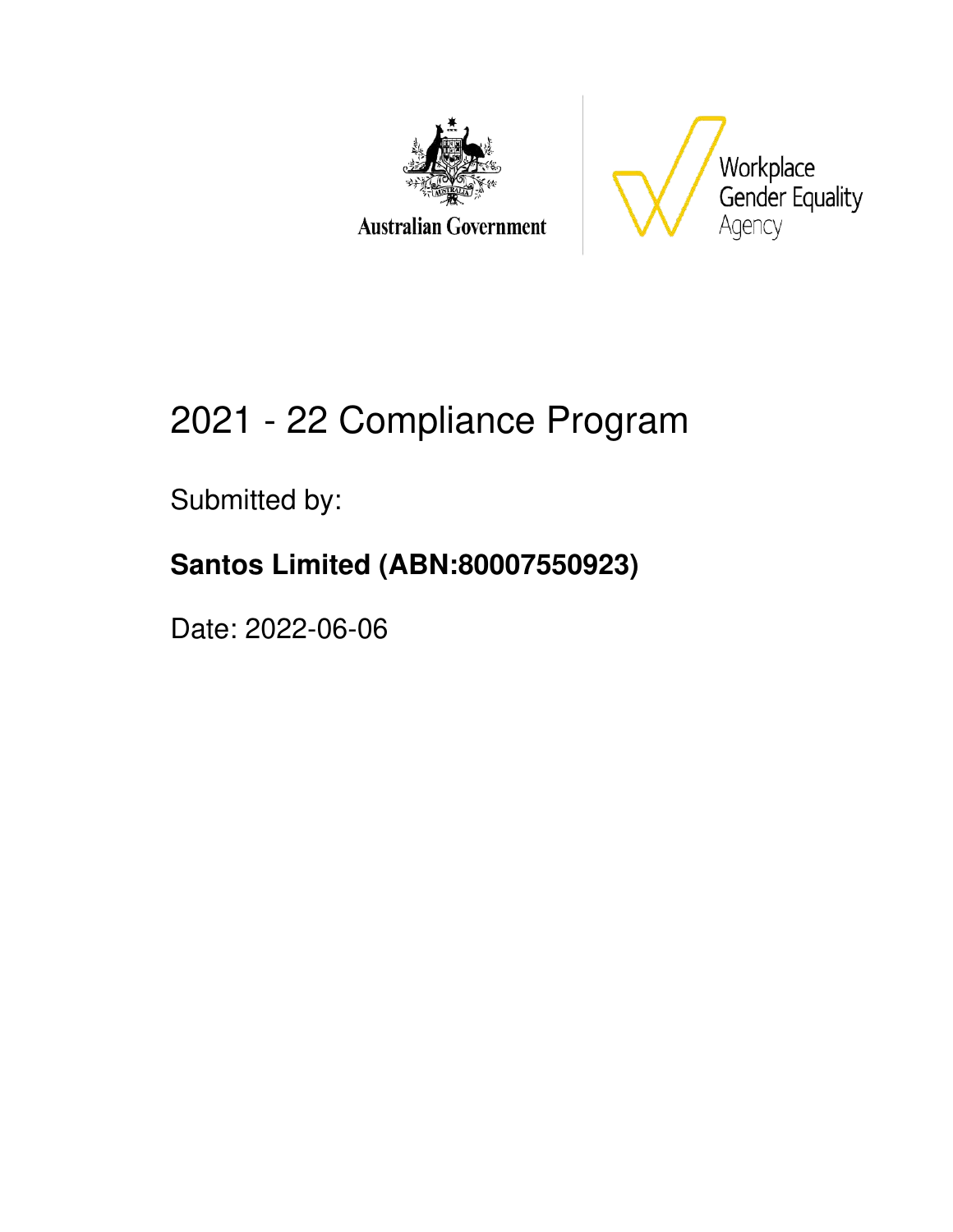### #Workplace overview

#### **Policies and strategies**

1: Do you have a formal policy and/or formal strategy in place that specifically supports gender equality in the following areas?

| Recruitment                                                            | Yes(Select all that apply)  |
|------------------------------------------------------------------------|-----------------------------|
| $$ Yes                                                                 | Policy<br>Strategy          |
| Retention                                                              | Yes(Select all that apply)  |
| $$ Yes                                                                 | Strategy                    |
| Performance management processes                                       | Yes (Select all that apply) |
| $$ Yes                                                                 | Policy<br>Strategy          |
| Promotions                                                             | Yes (Select all that apply) |
| $$ Yes                                                                 | Strategy                    |
| Talent identification/identification of high<br>potentials             | Yes(Select all that apply)  |
| $$ Yes                                                                 | Policy<br>Strategy          |
| Succession planning                                                    | Yes (Select all that apply) |
| $$ Yes                                                                 | Strategy                    |
| Training and development                                               | Yes (Select all that apply) |
| $$ Yes                                                                 | Policy<br>Strategy          |
| Key performance indicators for managers<br>relating to gender equality | Yes(Select all that apply)  |
| $$ Yes                                                                 | <b>Strategy</b>             |
|                                                                        |                             |

2: Do you have formal policy and/or formal strategy in place that support gender equality overall? Yes(Select all that apply)

| $$ Yes | Policy   |
|--------|----------|
|        | Strategy |

3: Does your organisation have any of the following targets to address gender equality in your workplace?

4: If your organisation would like to provide additional information relating to your gender equality policies and strategies, please do so below.

Santos is committed to continuing our journey to grow an inclusive culture that promotes inclusion, diversity and difference of thought.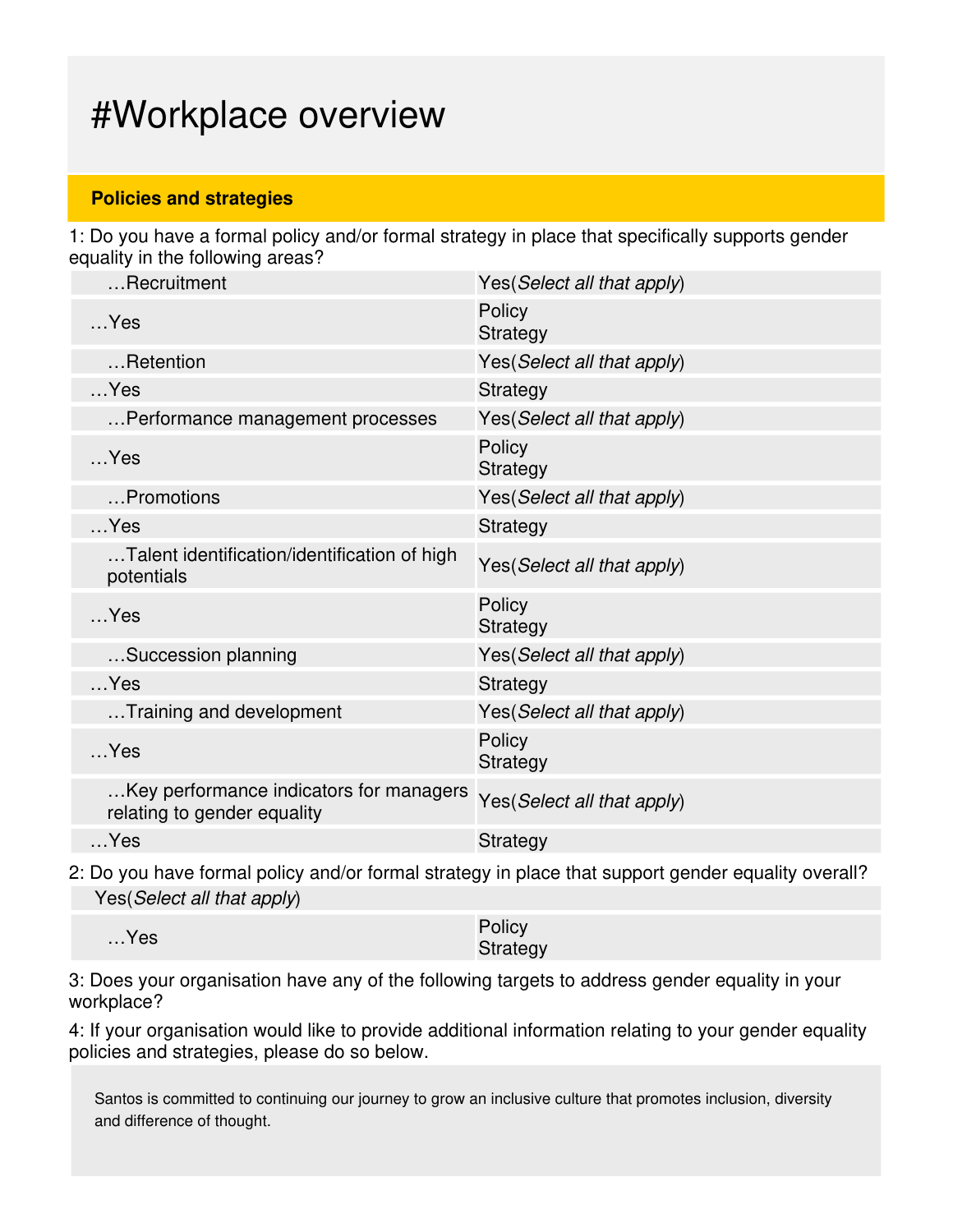The Santos Diversity and Inclusion Policy reinforces our commitment to grow an inclusive workplace culture that recognises the value that diverse teams bring to safety, performance and delivery.

Santos' Executive Committee monitors people demographics through a quarterly Diversity and Inclusion report. Our Diversity and Inclusion initiatives are built around the following pillars:

+ Aware: Leader led awareness and understanding that respecting the unique characteristics and qualities that all employees bring to the workplace, drives a high performing, inclusive and innovative culture

+ Fair: Ensuring and maintaining fair and equitable work practices, free of bias, throughout the employee lifecycle

+ Enable: Representation and workforce pathways to reflect Santos' employment communities

#### **Governing bodies**

#### *Santos Limited*

| 1: Does this organisation have a governing<br>body?                                                                               | Yes(Provide further details on the governing<br>body(ies) and its composition)                          |
|-----------------------------------------------------------------------------------------------------------------------------------|---------------------------------------------------------------------------------------------------------|
| 1.1: What is the name of your governing body?                                                                                     | <b>Santos Limited</b>                                                                                   |
| 1.2: What type of governing body does this<br>organisation have?                                                                  | Board of directors                                                                                      |
| 1.3: How many members are on the governing<br>body and who holds the predominant Chair<br>position?                               |                                                                                                         |
| Chairs                                                                                                                            |                                                                                                         |
| Female                                                                                                                            |                                                                                                         |
| Male                                                                                                                              | $\mathbf{1}$                                                                                            |
| Non-binary                                                                                                                        | $\overline{0}$                                                                                          |
| Members                                                                                                                           |                                                                                                         |
| Female                                                                                                                            | $\overline{4}$                                                                                          |
| Male                                                                                                                              | $\overline{4}$                                                                                          |
| Non-binary                                                                                                                        | $\overline{0}$                                                                                          |
| 1.4: Do you have a formal selection policy<br>and/or formal selection strategy for this<br>organisation's governing body members? | Yes (Select all that apply)                                                                             |
|                                                                                                                                   | Policy                                                                                                  |
| 1.5: Has a target been set to increase the<br>representation of women on this governing<br>body?                                  | No (Select all that apply)                                                                              |
|                                                                                                                                   | Governing body has gender balance (i.e. 40%<br>women / 40% men / 20% either)<br>Other (provide details) |
|                                                                                                                                   | In 2019, we achieved our target of 30%                                                                  |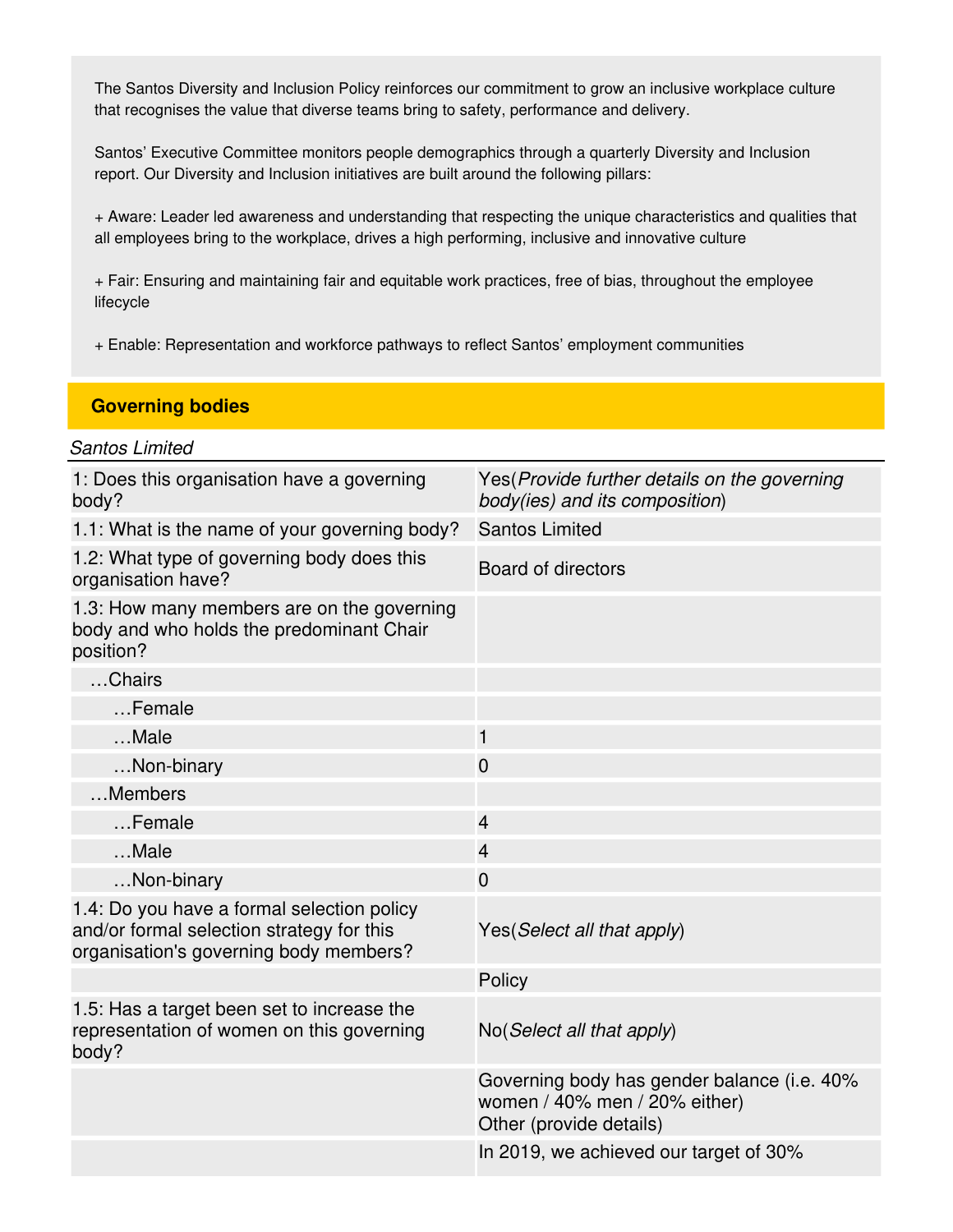|                                                                                                                          | representation for each gender and this has<br>been maintained since |
|--------------------------------------------------------------------------------------------------------------------------|----------------------------------------------------------------------|
| 1.6: Do you have a formal policy and/or formal<br>strategy in place on the gender composition of<br>your governing body? | Yes (Select all that apply.)                                         |
|                                                                                                                          | Strategy                                                             |

2: If your organisation would like to provide additional information relating to governing bodies and gender equality in your workplace, do so below.

The gender composition of our Board of Directors of 4 females and 5 males reflects our position at 31 March 2022.

Our measurable objective is to maintain at least 30% for each gender on the Board, which is an ongoing target. This is a publicly stated target in our Corporate Governance Statement.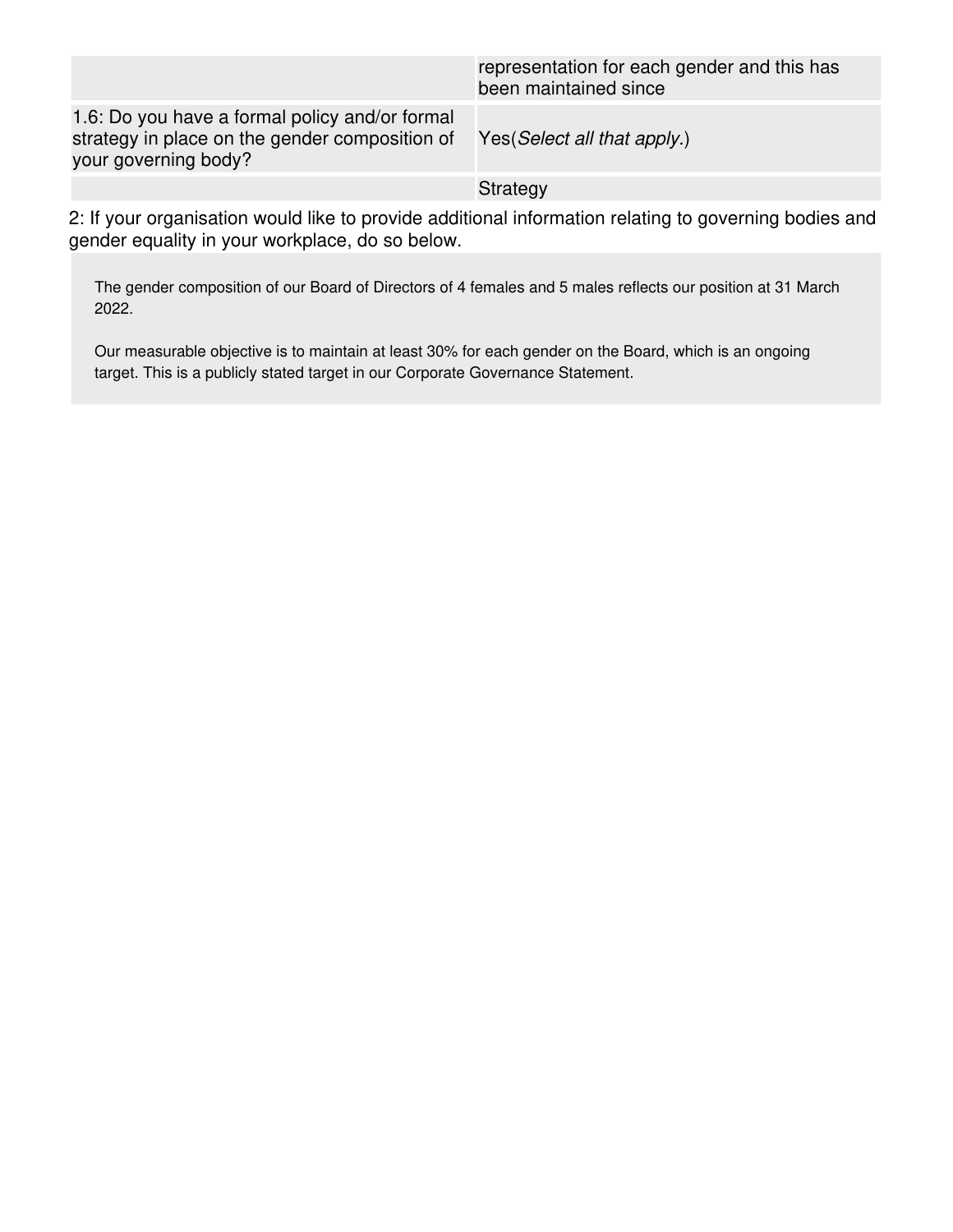## #Action on gender equality

#### **Gender pay gaps**

1: Do you have a formal policy and/or formal strategy on remuneration generally? Yes(Select all that apply)

| $$ Yes                                                                                               | Policy<br>Strategy                                                                                                                                                                                                                                                                                                                                                                                                                   |
|------------------------------------------------------------------------------------------------------|--------------------------------------------------------------------------------------------------------------------------------------------------------------------------------------------------------------------------------------------------------------------------------------------------------------------------------------------------------------------------------------------------------------------------------------|
| 1.1: Are specific pay equity objectives<br>included in your formal policy and/or formal<br>strategy? | Yes (Select all that apply)                                                                                                                                                                                                                                                                                                                                                                                                          |
| $$ Yes                                                                                               | To achieve gender pay equity<br>To ensure no gender bias occurs at any point in<br>the remuneration review process (for example at<br>commencement, at annual salary reviews,<br>out-of-cycle pay reviews, and performance<br>reviews)<br>To ensure managers are held accountable for<br>pay equity outcomes<br>To implement and/or maintain a transparent and<br>rigorous performance assessment process<br>Other (provide details) |
| Other (provide details)                                                                              | To ensure no gender bias occurs when<br>determining performance ratings and annual<br>short term incentive outcomes                                                                                                                                                                                                                                                                                                                  |

2: What was the snapshot date used for your Workplace Profile? 31-Dec-2021

#### **Employer action on pay equity**

1: Have you analysed your payroll to determine if there are any remuneration gaps between women and men (e.g. conducted a gender pay gap analysis)?

Yes(*Provide further details on the most recent gender remuneration gap analysis that was undertaken.*)

| 1.1: When was the most recent gender<br>remuneration gap analysis undertaken?          | Within the last 12 months                                                                                                                                                                                                                                             |
|----------------------------------------------------------------------------------------|-----------------------------------------------------------------------------------------------------------------------------------------------------------------------------------------------------------------------------------------------------------------------|
| 1.2: Did you take any actions as a result of<br>your gender remuneration gap analysis? | Yes (Select all that apply)                                                                                                                                                                                                                                           |
|                                                                                        | Created a pay equity strategy or action plan<br>Identified cause/s of the gaps<br>Reviewed remuneration decision-making<br>processes<br>Analysed commencement salaries by gender to<br>ensure there are no pay gaps<br>Analysed performance pay to ensure there is no |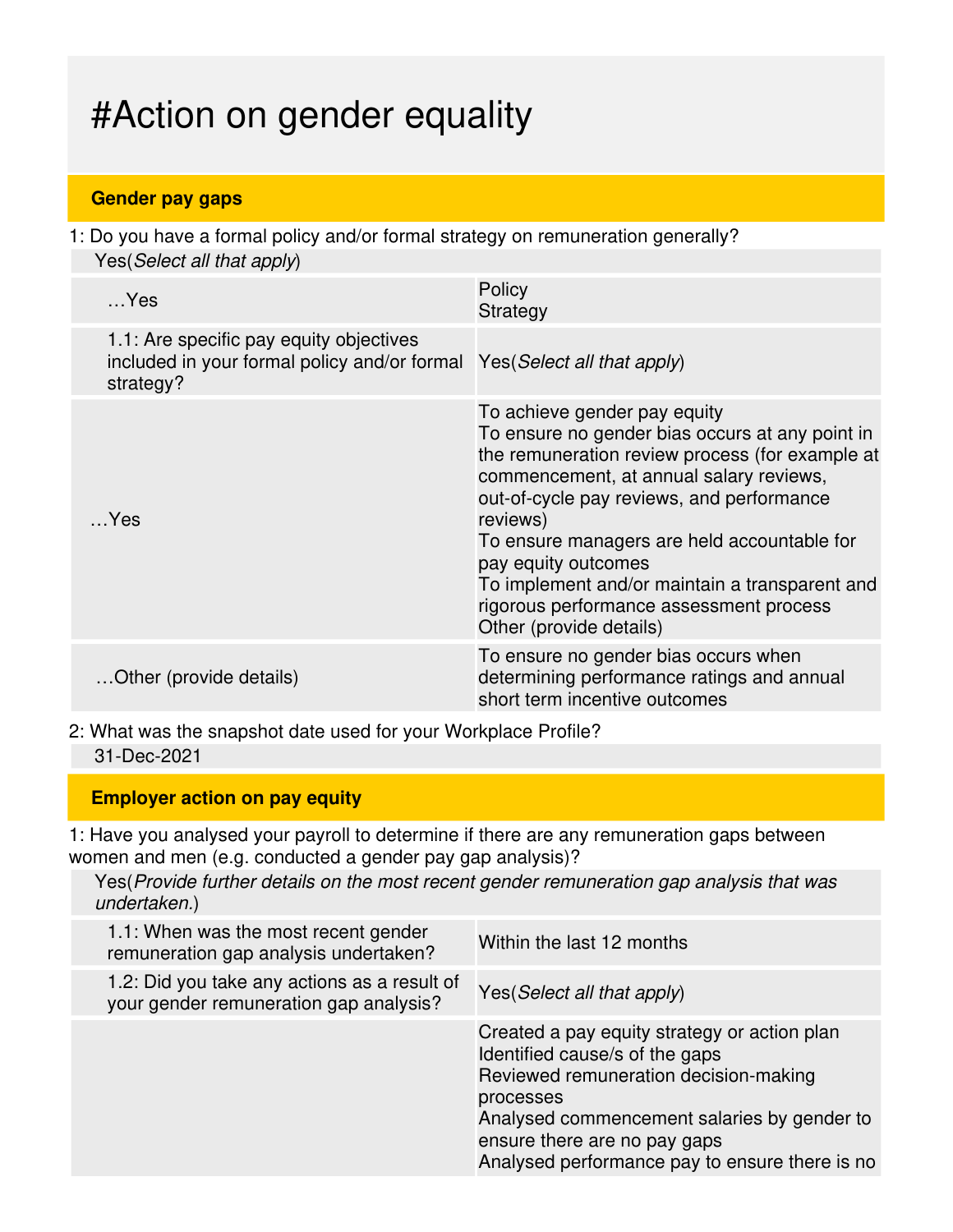| 1.2: Did you take any actions as a result of your<br>gender remuneration gap analysis?<br>Yes                                                                             | gender bias (including unconscious bias)<br>Analysed performance ratings to ensure there is<br>no gender bias (including unconscious bias)<br>Reported pay equity metrics (including gender<br>pay gaps) to the governing body<br>Reported pay equity metrics (including gender<br>pay gaps) to the executive<br>Trained people-managers in addressing gender<br>bias (including unconscious bias)<br>Corrected like-for-like gaps                                                                                              |
|---------------------------------------------------------------------------------------------------------------------------------------------------------------------------|---------------------------------------------------------------------------------------------------------------------------------------------------------------------------------------------------------------------------------------------------------------------------------------------------------------------------------------------------------------------------------------------------------------------------------------------------------------------------------------------------------------------------------|
| 1.3: You may provide details below on the<br>type of gender remuneration gap analysis<br>that has been undertaken (for example<br>like-for-like and/or organisation-wide) | The annual Gender Pay Equity Audit complements<br>gender bias checks which are built into Santos'<br>performance and remuneration processes.<br>The annual audit is a detailed analysis which considers:<br>• Equal Pay (same role / same pay)<br>• New hire remuneration<br>• Performance ratings and Short-Term Incentive<br>allocations<br>• Promotions<br>• Turnover<br>The analysis is split into Non Field, Field White Collar and<br>Field Blue collar, consistent with the way Santos analyses<br>gender participation. |

3: If your organisation would like to provide additional information relating to employer action on pay equity in your workplace, please do so below.

Santos graduate salaries in the first three years of employment are covered by a graduate salary model which differentiates pay only on performance.

#### **Employee consultation**

1: Have you consulted with employees on issues concerning gender equality in your workplace during the reporting period?

Yes(Provide further details on the employee consultation process.)

| 1.1: How did you consult employees? | Survey<br><b>Exit interviews</b> |
|-------------------------------------|----------------------------------|
| 1.2: Who did you consult?           | <b>ALL</b> staff                 |

2: Do you have a formal policy and/or formal strategy in place on consulting employees about gender equality?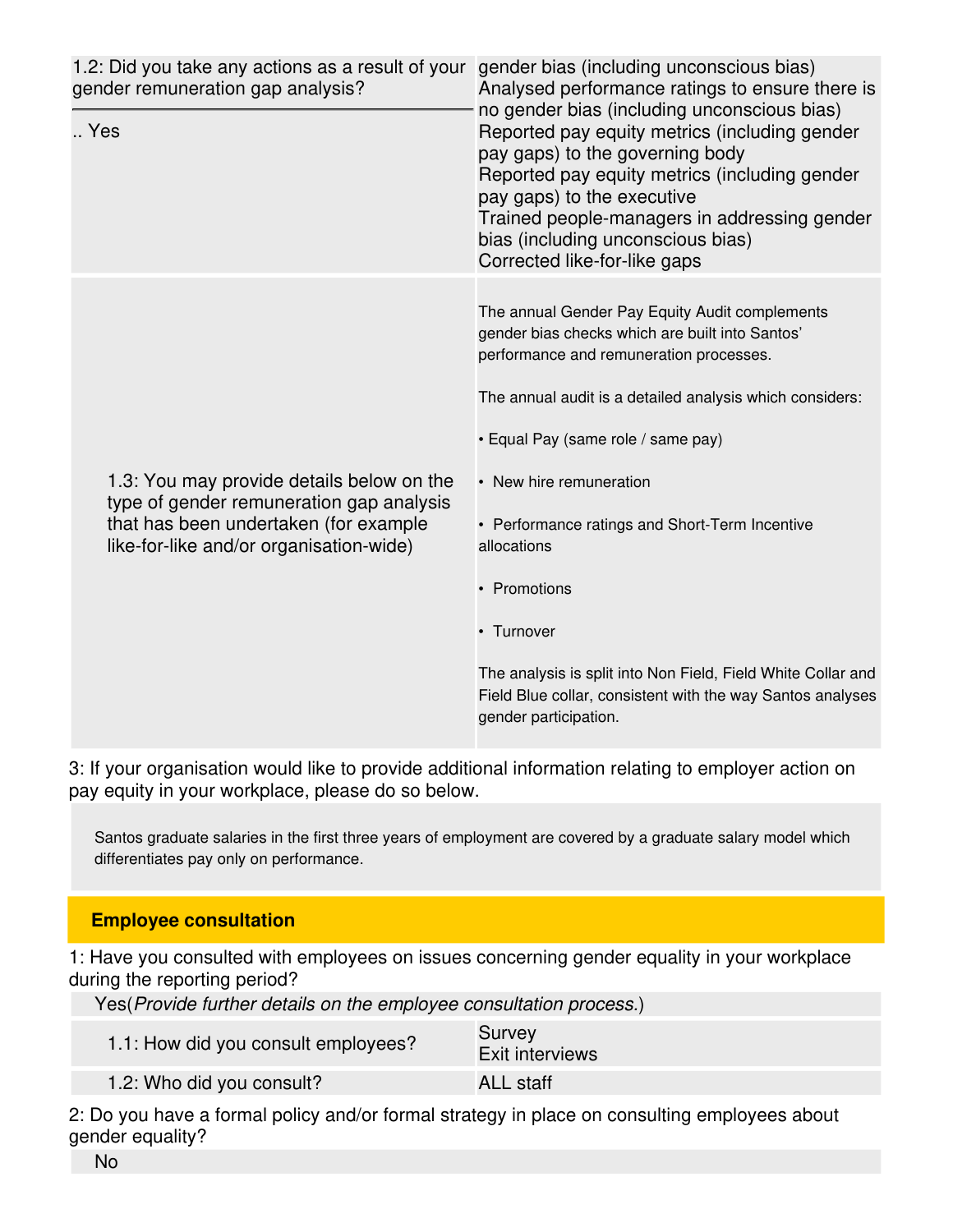| …No   | Other ( <i>Provide details</i> )                      |
|-------|-------------------------------------------------------|
| Other | Initiatives being designed and subject to<br>approval |

3: On what date did your organisation share your previous year's public reports with employees? 4-Aug-2021

4: Does your organisation have shareholders?

Yes

4.1: On what date did your organisation share your previous year's public reports with shareholders? 4-Aug-2021

5: Have you shared previous Executive Summary and Benchmark reports with the governing body?

6: If your organisation would like to provide additional information relating to employee consultation on gender equality in your workplace, please do so below.

Based on feedback from our regular Pulse and Engagement Surveys, we have implemented Santos' LEAP Framework to describe the expected behaviours across each level and career stage within the organisation. Grounded in our values, the LEAP Framework sets a standard for leadership behaviours at Santos and provides a common language to facilitate the growth and development of our workforce. The framework is integrated into several touchpoints across the employee lifecycle, including position descriptions, recruitment selection processes, as well as the end of year performance process.

Our leadership programs include a program on unconscious bias.

In 2021 Santos rolled out company-wide cultural awareness training bringing into focus the importance of recognising and respecting different cultures and beliefs as Santos expands its operational footprint across Australia and south-east Asia.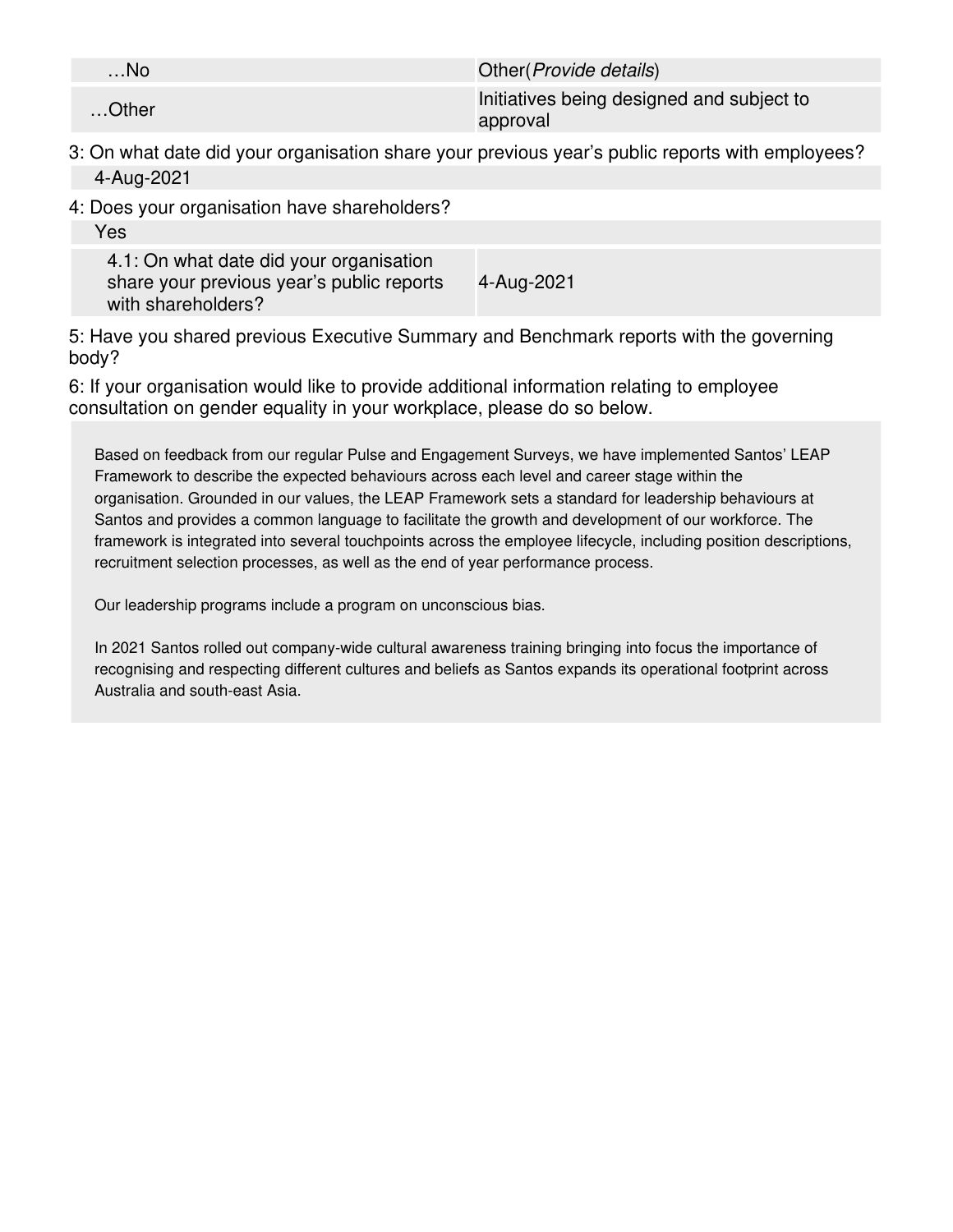### #Flexible work

### **Flexible working**

1: Do you have a formal policy and/or formal strategy on flexible working arrangements? Yes(Select all that apply)

| $$ Yes                                                                                          | Policy<br>Strategy                       |
|-------------------------------------------------------------------------------------------------|------------------------------------------|
| A business case for flexibility has been<br>established and endorsed at the leadership<br>level | Yes                                      |
| Leaders are visible role models of flexible<br>working                                          | Yes                                      |
| Flexible working is promoted throughout<br>the organisation                                     | Yes                                      |
| Targets have been set for engagement in<br>flexible work                                        | No(Select all that apply)                |
| $$ No                                                                                           | Other (provide details)                  |
| Other (provide details)                                                                         | Currently not under consideration        |
| Targets have been set for men's<br>engagement in flexible work                                  | No(Select all that apply)                |
| $$ No                                                                                           | Other (provide details)                  |
| Other (provide details)                                                                         | Currently not under consideration        |
| Leaders are held accountable for improving<br>workplace flexibility                             | Yes                                      |
| Manager training on flexible working is<br>provided throughout the organisation                 | Yes                                      |
| Employee training is provided throughout<br>the organisation                                    | Yes                                      |
| Team-based training is provided<br>throughout the organisation                                  | Yes                                      |
| Employees are surveyed on whether they<br>have sufficient flexibility                           | No(Select all that apply)                |
| $$ No                                                                                           | Other (provide details)                  |
| Other (provide details)                                                                         | Currently not under consideration        |
| The organisation's approach to flexibility is<br>integrated into client conversations           | No(Select all that apply)                |
| $$ No                                                                                           | Other (provide details)                  |
| Other (provide details)                                                                         | Santos is a producer of Oil & Gas, not a |
|                                                                                                 | service-based company                    |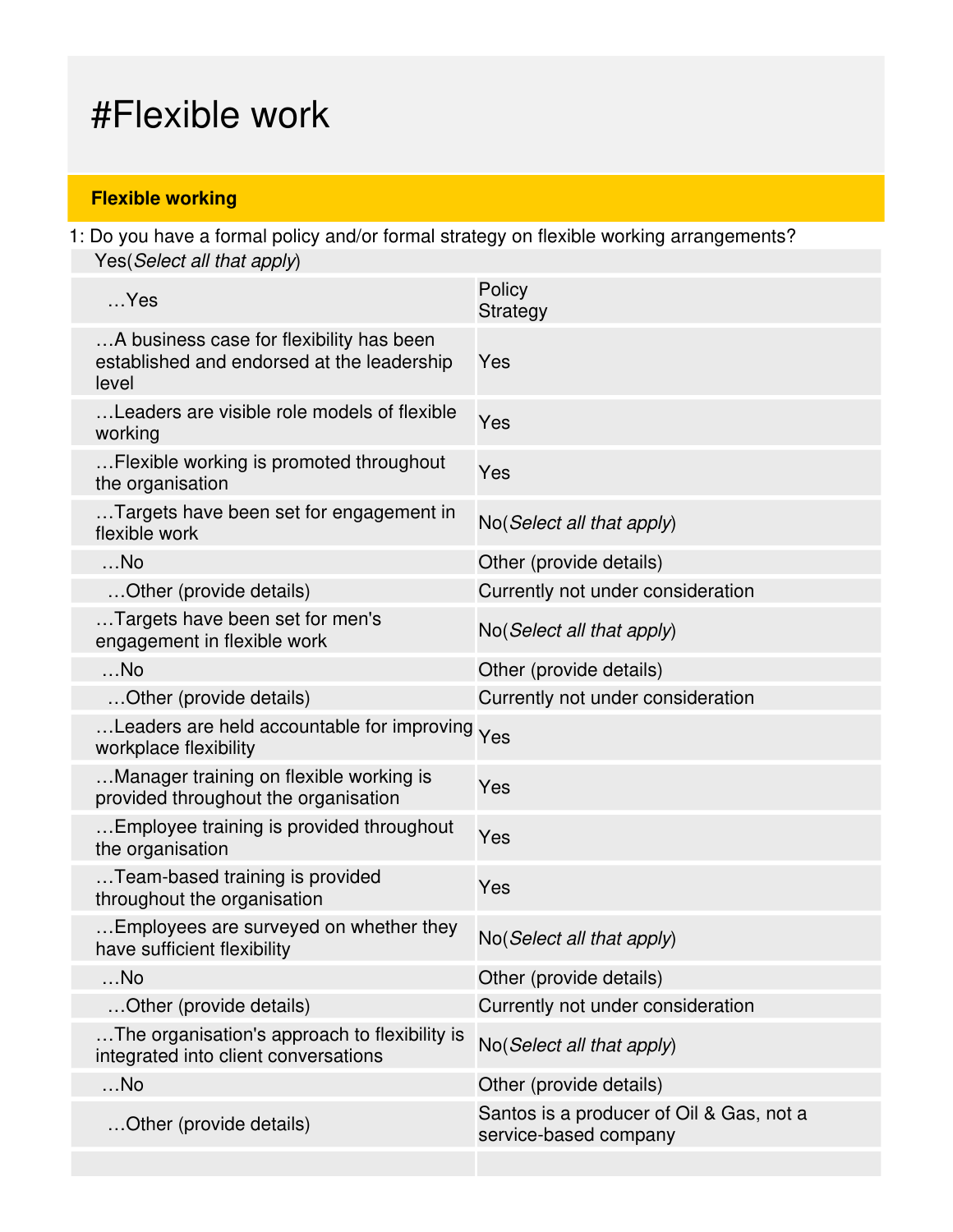| The impact of flexibility is evaluated (e.g.<br>reduced absenteeism, increased employee<br>engagement)           | Yes                                                                                              |
|------------------------------------------------------------------------------------------------------------------|--------------------------------------------------------------------------------------------------|
| Metrics on the use of, and/or the impact of,<br>flexibility measures are reported to key<br>management personnel | Yes                                                                                              |
| Metrics on the use of, and/or the impact of,<br>flexibility measures are reported to the<br>governing body       | Yes                                                                                              |
| Other (provide details)                                                                                          | <b>No</b>                                                                                        |
| 2: Do you offer any of the following flexible working options to MANAGERS in your workplace?                     |                                                                                                  |
| Flexible hours of work                                                                                           | Yes(Select one option only)                                                                      |
| $$ Yes                                                                                                           | SAME options for women and men(Select all<br>that apply)                                         |
| SAME options for women and men                                                                                   | Formal options are available                                                                     |
| Compressed working weeks                                                                                         | No(You may specify why the above option is not<br>available to your employees.)                  |
| $$ No                                                                                                            | Other (provide details)                                                                          |
| Other (provide details)                                                                                          | We place greater emphasis on work-life<br>balance, compressed working weeks are not in<br>effect |
| Time-in-lieu                                                                                                     | Yes (Select one option only)                                                                     |
| $$ Yes                                                                                                           | SAME options for women and men(Select all<br>that apply)                                         |
| SAME options for women and men                                                                                   | Informal options are available                                                                   |
| Telecommuting (e.g. working from home)                                                                           | Yes(Select one option only)                                                                      |
| $$ Yes                                                                                                           | SAME options for women and men(Select all<br>that apply)                                         |
| SAME options for women and men                                                                                   | Formal options are available                                                                     |
| Part-time work                                                                                                   | Yes(Select one option only)                                                                      |
| $$ Yes                                                                                                           | SAME options for women and men(Select all<br>that apply)                                         |
| SAME options for women and men                                                                                   | Formal options are available                                                                     |
| Job sharing                                                                                                      | Yes(Select one option only)                                                                      |
| $$ Yes                                                                                                           | SAME options for women and men(Select all<br>that apply)                                         |
| SAME options for women and men                                                                                   | Formal options are available                                                                     |
| Carer's leave                                                                                                    | Yes(Select one option only)                                                                      |
| $$ Yes                                                                                                           | SAME options for women and men(Select all<br>that apply)                                         |
| SAME options for women and men                                                                                   | Formal options are available                                                                     |
| Purchased leave                                                                                                  | Yes(Select one option only)                                                                      |
|                                                                                                                  | SAME options for women and men(Select all                                                        |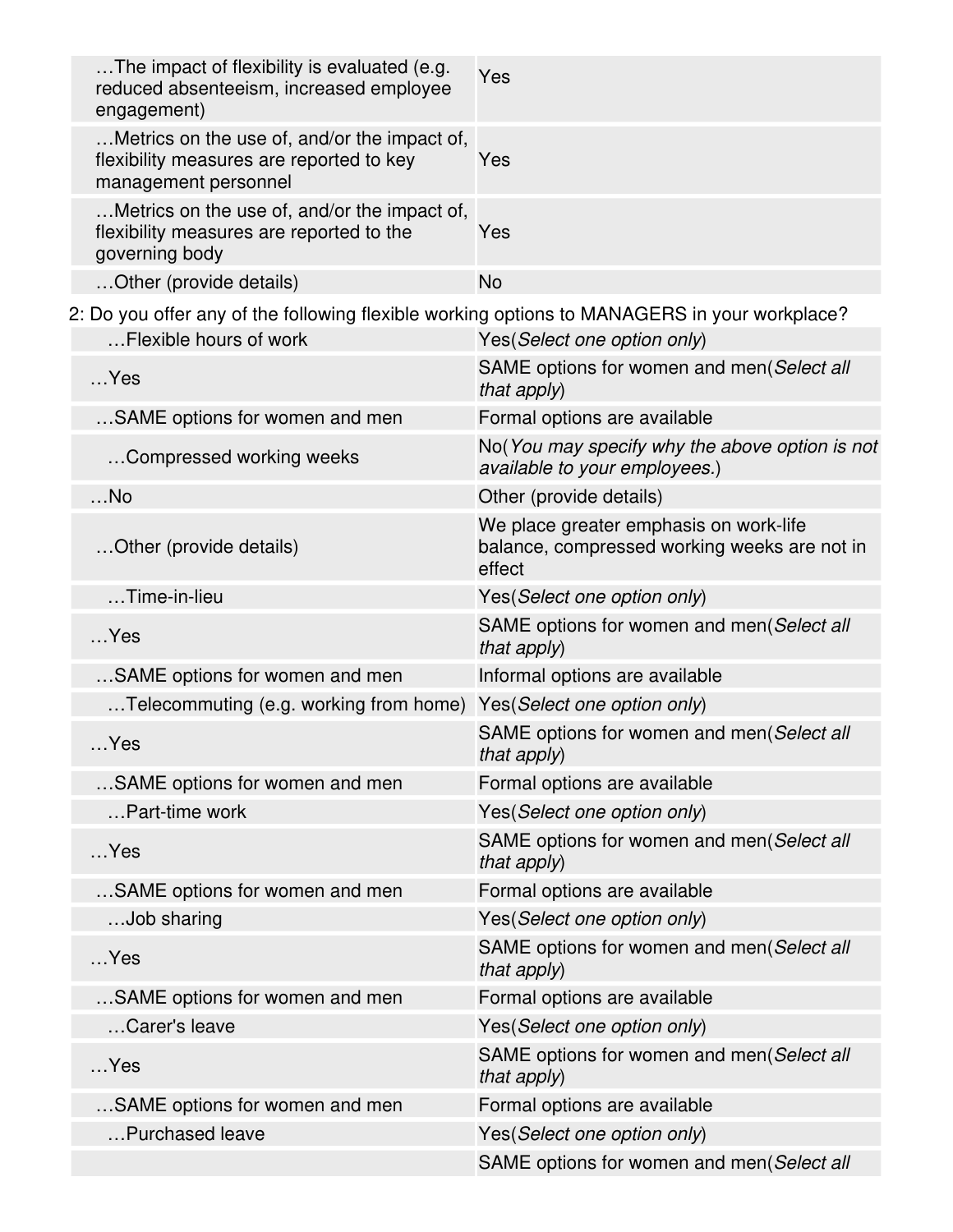| $$ Yes                         | that $apply$ )                                              |
|--------------------------------|-------------------------------------------------------------|
| SAME options for women and men | Formal options are available                                |
| Unpaid leave                   | Yes (Select one option only)                                |
| $$ Yes                         | SAME options for women and men(Select all<br>that $apply$ ) |
| SAME options for women and men | Formal options are available                                |

3: Are your flexible working arrangement options for NON-MANAGERS the same as the options for managers above?

Yes

4: Has your organisation implemented an 'all roles flex' approach to flexible work?

5: Did you see an increase, overall, in the approval of FORMAL flexible working arrangements for your workforce during the 2021-22 reporting period?

Yes, for both women and men

6: If your workplace includes hybrid teams (i.e. some employees in a team work remotely while other employees in a team work at the organisation's usual workplace), have any of the following measures been utilised to ensure the fair treatment of all employees regardless of work location?

7: If your organisation would like to provide additional information relating to flexible working and gender equality in your workplace, including specific changes due to the impact of the COVID-19 pandemic on your workplace, please do so below.

A flexible work policy is available on the Santos intranet to raise awareness of workplace support options available to all employees.

Since the launch of the new Flex Work initiative in 2021, there has been a significant increase in the number of formal arrangements in place for both women and men, from 66 (35 female & 31 male) previous ongoing arrangements to now 415 total (186 female & 229 male).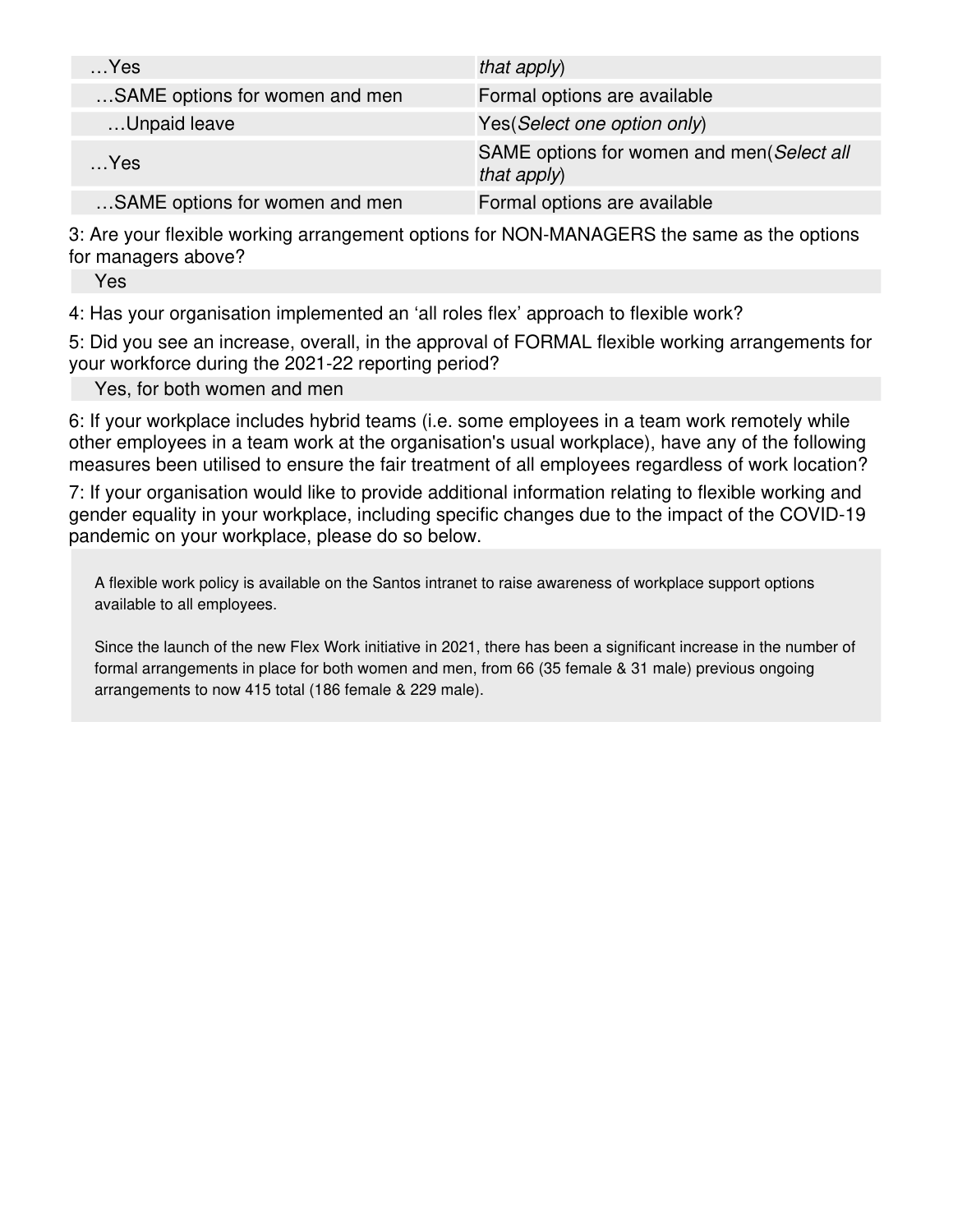## #Employee support

### **Paid parental leave**

1: Do you provide employer funded paid parental leave regardless of carer's status (i.e. primary/secondary) in addition to any government funded parental leave scheme?

Yes, we offer employer funded parental leave (using the primary/secondary carer definition)

|                                                                                                                                                                                | 1.1: Do you provide employer funded paid<br>parental leave for primary carers in addition<br>to any government funded parental leave<br>scheme?                                      | Yes (Please indicate how employer funded paid<br>parental leave is provided to the primary carers.) |
|--------------------------------------------------------------------------------------------------------------------------------------------------------------------------------|--------------------------------------------------------------------------------------------------------------------------------------------------------------------------------------|-----------------------------------------------------------------------------------------------------|
|                                                                                                                                                                                | 1.1.a: Please indicate whether your<br>employer-funded paid parental leave for<br>primary carers is available to:                                                                    | All, regardless of gender                                                                           |
|                                                                                                                                                                                | 1.1.b: Please indicate whether your<br>employer-funded paid parental leave for<br>primary carers covers:                                                                             | <b>Birth</b><br>Adoption<br>Surrogacy<br><b>Stillbirth</b>                                          |
|                                                                                                                                                                                | 1.1.c: How do you pay employer funded<br>paid parental leave to primary carers?                                                                                                      | Paying the employee's full salary                                                                   |
|                                                                                                                                                                                | 1.1.d: Do you pay superannuation<br>contribution to your primary carers while<br>they are on parental leave?                                                                         | Yes, on employer funded parental leave<br>Yes, on unpaid parental leave                             |
|                                                                                                                                                                                | 1.1.e: How many weeks (minimum) of<br>employer funded paid parental leave for<br>primary carers is provided?                                                                         | 18                                                                                                  |
|                                                                                                                                                                                | 1.1.f: What proportion of your total<br>workforce has access to employer funded<br>paid parental leave for primary carers,<br>including casuals?                                     | 91-100%                                                                                             |
|                                                                                                                                                                                | 1.1.g: Do you require primary carers to work<br>for the organisation for a certain amount of<br>time (a qualifying period) before they can<br>access employer funded parental leave? | Yes                                                                                                 |
|                                                                                                                                                                                | 1.1.g.1: How long is the qualifying period?                                                                                                                                          | 12                                                                                                  |
|                                                                                                                                                                                | 1.1.h: Do you require primary carers to take<br>employer funded paid parental leave within<br>a certain time period after the birth,<br>adoption, surrogacy and/or stillbirth?       | Yes                                                                                                 |
| 1.1.h: Do you require primary carers to take<br>employer funded paid parental leave within a<br>certain time period after the birth, adoption,<br>surrogacy and/or stillbirth? |                                                                                                                                                                                      | Within 12 months                                                                                    |
|                                                                                                                                                                                |                                                                                                                                                                                      |                                                                                                     |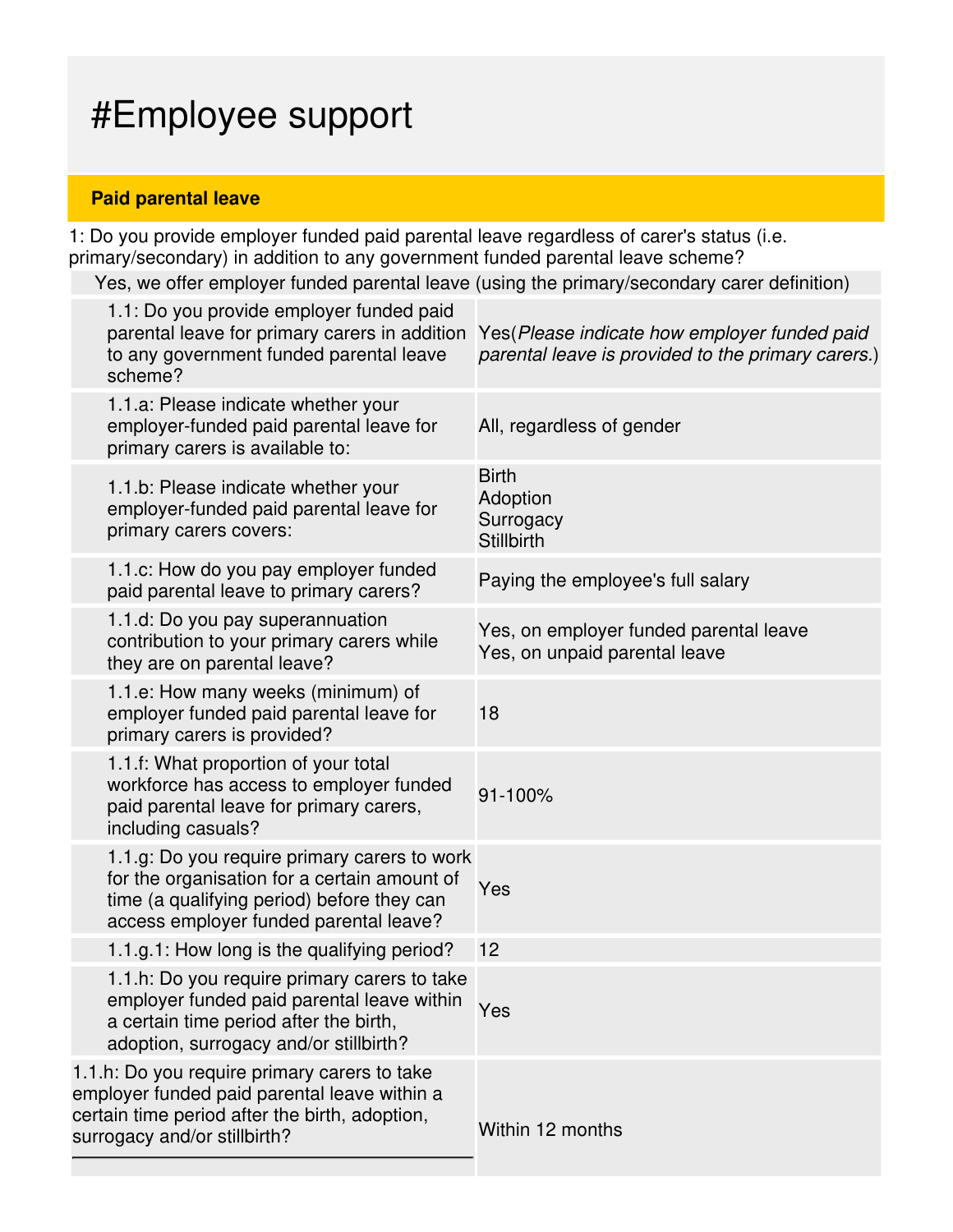| Yes                                                                                                                                                                              |                                                                                                                                                                                           |                                                                                                         |
|----------------------------------------------------------------------------------------------------------------------------------------------------------------------------------|-------------------------------------------------------------------------------------------------------------------------------------------------------------------------------------------|---------------------------------------------------------------------------------------------------------|
|                                                                                                                                                                                  |                                                                                                                                                                                           |                                                                                                         |
|                                                                                                                                                                                  | 1.2: Do you provide employer funded paid<br>parental leave for secondary carers in<br>addition to any government funded parental<br>leave scheme?                                         | Yes(Please indicate how employer funded paid<br>parental leave is provided to the secondary<br>carers.) |
|                                                                                                                                                                                  | 1.2.a: Please indicate whether your<br>employer-funded paid parental leave for<br>secondary carers is available to:                                                                       | All, regardless of gender                                                                               |
|                                                                                                                                                                                  | 1.2.b: Please indicate whether your<br>employer-funded paid parental leave for<br>secondary carers covers:                                                                                | <b>Birth</b><br>Adoption<br>Surrogacy<br><b>Stillbirth</b>                                              |
|                                                                                                                                                                                  | 1.2.c: How do you pay employer funded<br>paid parental leave to secondary carers?                                                                                                         | Paying the employee's full salary                                                                       |
|                                                                                                                                                                                  | 1.2.d: Do you pay superannuation<br>contribution to your secondary carers while<br>they are on parental leave?                                                                            | Yes, on employer funded parental leave<br>Yes, on unpaid parental leave                                 |
|                                                                                                                                                                                  | 1.2.e: How many weeks (minimum) of<br>employer funded paid parental leave for<br>secondary carers is provided?                                                                            | $\overline{2}$                                                                                          |
|                                                                                                                                                                                  | 1.2.f: What proportion of your total<br>workforce has access to employer funded<br>paid parental leave for secondary carers,<br>including casuals?                                        | 90-100%                                                                                                 |
|                                                                                                                                                                                  | 1.2.g: Do you require secondary carers to<br>work for the organisation for a certain<br>amount of time (a qualifying period) before<br>they can access employer funded parental<br>leave? | Yes                                                                                                     |
|                                                                                                                                                                                  | 1.2.g.1: How long is the qualifying period?                                                                                                                                               | 12                                                                                                      |
|                                                                                                                                                                                  | 1.2.h: Do you require secondary carers to<br>take employer funded paid parental leave<br>within a certain time period after the birth,<br>adoption, surrogacy and/or stillbirth?          | Yes                                                                                                     |
| 1.2.h: Do you require secondary carers to take<br>employer funded paid parental leave within a<br>certain time period after the birth, adoption,<br>surrogacy and/or stillbirth? |                                                                                                                                                                                           | Within 12 months                                                                                        |
|                                                                                                                                                                                  |                                                                                                                                                                                           |                                                                                                         |

<sup>..</sup> Yes

2: If your organisation would like to provide additional information relating to paid parental leave and gender equality in your workplace, please do so below.

There were 102 families that took up the recently introduced child-care subsidy where Santos pays 50% of the out-of-pocket childcare expenses for returning primary carers. Our child care subsidy reimburses 50% of out-of-pocket costs after any government rebate up to \$10,000 per child per annum following the return of working parents from parental leave.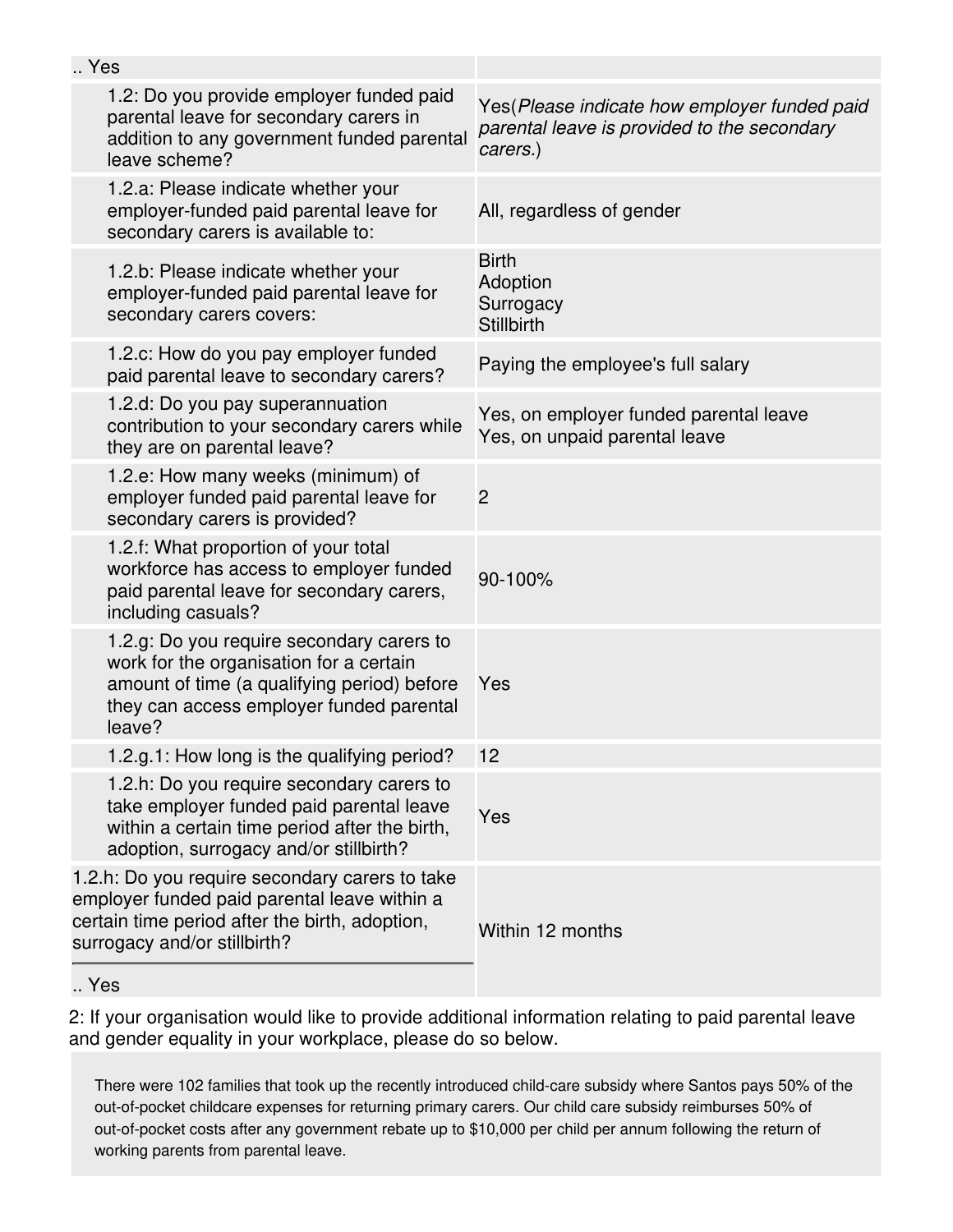Santos continues to pay superannuation contributions for all employees during any period of unpaid parental leave for up to 12 months following commencement of parental leave. During 2021, over \$154,000 in contributions were made to 51 employees on unpaid parental leave.

#### **Support for carers**

1: Do you have a formal policy and/or formal strategy to support employees with family or caring responsibilities?

| Yes (Select all that apply) |        |
|-----------------------------|--------|
| …Yes                        | Policy |

2: Do you offer any of the following support mechanisms for employees with family or caring responsibilities?

| Employer subsidised childcare                                                                    | Yes(Please indicate the availability of this<br>support mechanism.)                        |
|--------------------------------------------------------------------------------------------------|--------------------------------------------------------------------------------------------|
| $$ Yes                                                                                           | Available at ALL worksites                                                                 |
| On-site childcare                                                                                | No(You may specify why the above support<br>mechanism is not available to your employees.) |
| $$ No                                                                                            | Insufficient resources/expertise                                                           |
| Breastfeeding facilities                                                                         | Yes(Please indicate the availability of this<br>support mechanism.)                        |
| $$ Yes                                                                                           | Available at SOME worksites                                                                |
| Childcare referral services                                                                      | No(You may specify why the above support<br>mechanism is not available to your employees.) |
| $$ No                                                                                            | Insufficient resources/expertise                                                           |
| Internal support networks for parents                                                            | Yes (Please indicate the availability of this<br>support mechanism.)                       |
| $$ Yes                                                                                           | Available at ALL worksites                                                                 |
| Return to work bonus (only select if this<br>bonus is not the balance of paid parental<br>leave) | No(You may specify why the above support<br>mechanism is not available to your employees.) |
| $$ No                                                                                            | Other (provide details)                                                                    |
| Other (provide details)                                                                          | Santos provides child-care subsidy                                                         |
| Information packs for new parents and/or<br>those with elder care responsibilities               | Yes(Please indicate the availability of this<br>support mechanism.)                        |
| $$ Yes                                                                                           | Available at ALL worksites                                                                 |
| Referral services to support employees<br>with family and/or caring responsibilities             | Yes (Please indicate the availability of this<br>support mechanism.)                       |
| $$ Yes                                                                                           | Available at ALL worksites                                                                 |
| Targeted communication mechanisms<br>(e.g. intranet/forums)                                      | Yes(Please indicate the availability of this<br>support mechanism.)                        |
| $$ Yes                                                                                           | Available at ALL worksites                                                                 |
| Support in securing school holiday care                                                          | No(You may specify why the above support<br>mechanism is not available to your employees.) |
|                                                                                                  |                                                                                            |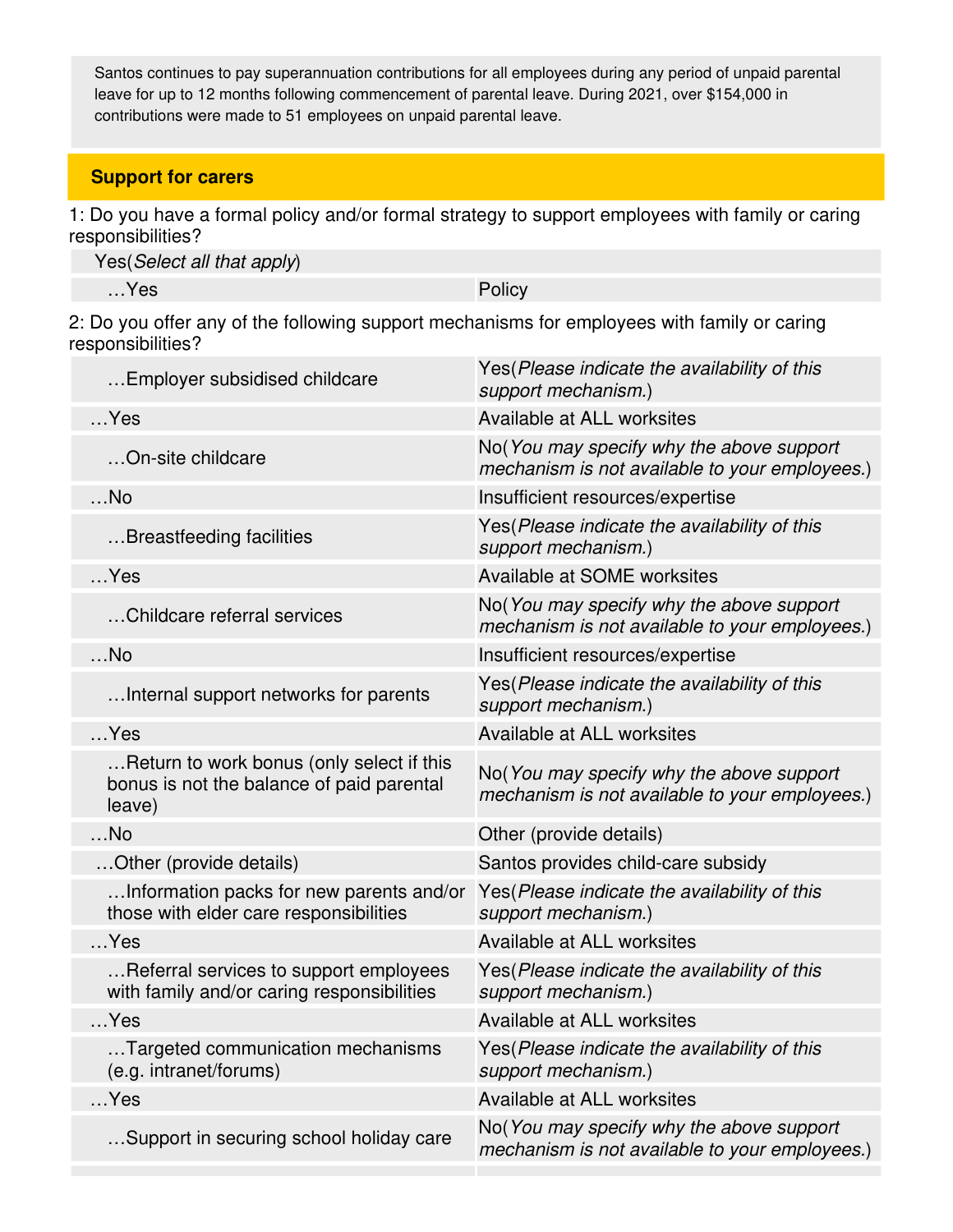| $$ No                                                                   | Insufficient resources/expertise                                                            |
|-------------------------------------------------------------------------|---------------------------------------------------------------------------------------------|
| Coaching for employees on returning to<br>work from paid parental leave | Yes (Please indicate the availability of this<br>support mechanism.)                        |
| $$ Yes                                                                  | Available at ALL worksites                                                                  |
| Parenting workshops targeting mothers                                   | No (You may specify why the above support<br>mechanism is not available to your employees.) |
| $$ No                                                                   | Insufficient resources/expertise                                                            |
| Parenting workshops targeting fathers                                   | No(You may specify why the above support<br>mechanism is not available to your employees.)  |
| $$ No                                                                   | Insufficient resources/expertise                                                            |
| Other (provide details)                                                 | No                                                                                          |

3: If your organisation would like to provide additional information relating to support for carers in your workplace, please do so below.

In 2020, Santos implemented its revised Return to Work parents' programs. The changes included increasing paid parental primary and secondary carers leave, as well as providing 18 weeks paid leave for the primary carer who experiences the devastation of a still birth. Secondary carer leave for partner support would also apply. As at 31 December 2021, Santos has subsidised child-care places for children of 185 employees and has invested over \$1.35m through the Child Care Subsidy, with Santos paying 50% of the out-of-pocket childcare expenses for returning primary carers.

Following focus groups conducted in 2020 to better understand the needs of parents returning from primary parental leave and identify opportunities to further support parents in their return to the workplace, the below programs were identified and have been implemented in 2021:

• Supervisor engagement schedule for parental leave aiming to support leaders to stay connected with their team members whilst on parental leave.

• Employee and Supervisor Parental Leave and Return to work kits, to educate leaders by providing critical information and check lists designed to drive a consistent return to work experience for all returning parents.

• Audit of parent rooms across the organisation to ensure adequate facilities are available and plans are put in place to address any gaps.

#### **Sex-based harassment and discrimination**

1: Do you have a formal policy and/or formal strategy on sex-based harassment and discrimination prevention?

#### Yes(Select all that apply)

| $$ Yes                                                                                                                                            | Policy |
|---------------------------------------------------------------------------------------------------------------------------------------------------|--------|
| 1.1: Do you provide a grievance process in<br>any sex-based harasssment and<br>discrimination prevention formal policy<br>and/or formal strategy? | Yes    |

2: Do you provide training on sex-based harassment and discrimination prevention to the following groups?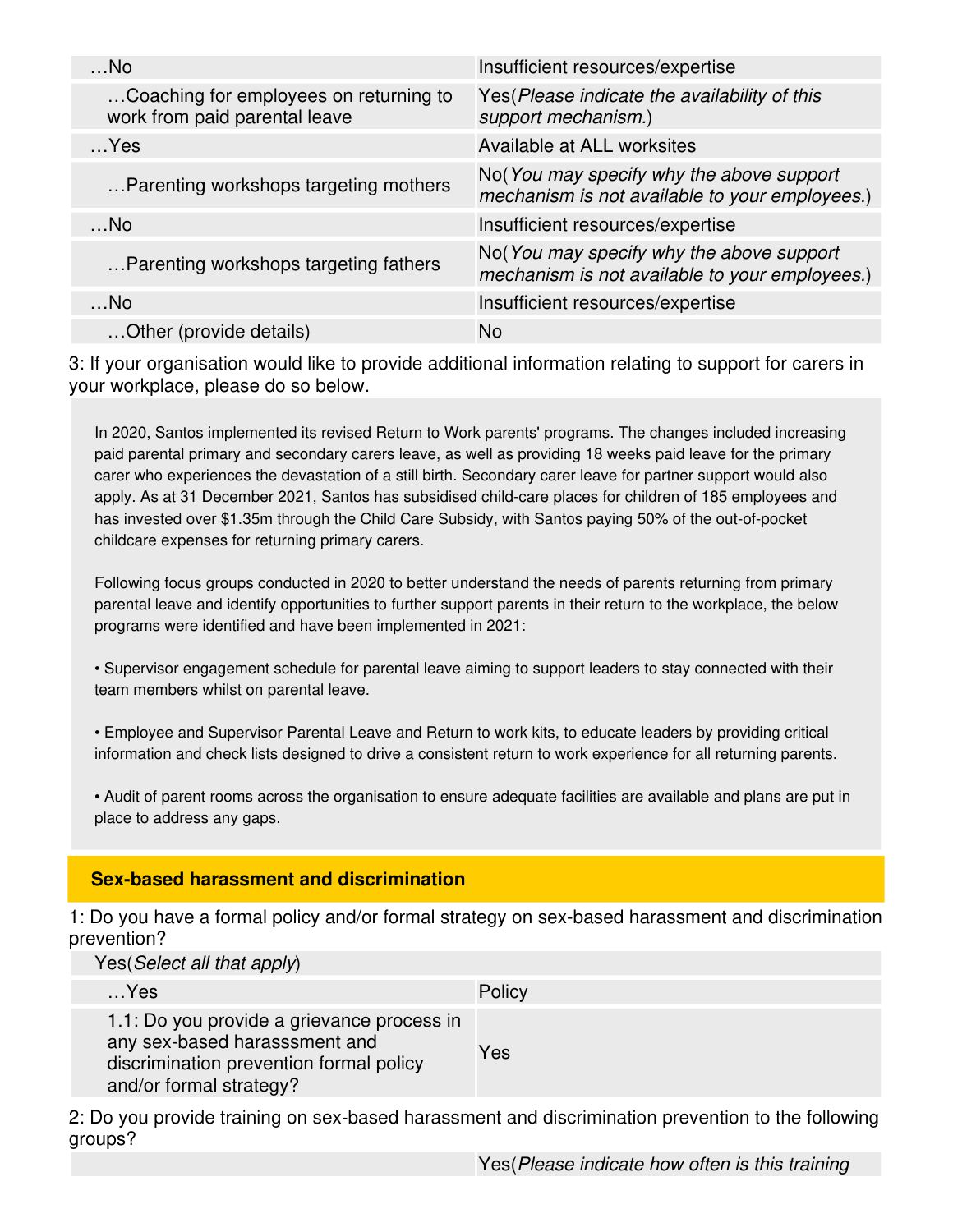| All managers  | provided (select all that apply):)                                                    |
|---------------|---------------------------------------------------------------------------------------|
| $$ Yes        | At induction<br>Every one-to-two years                                                |
| All employees | Yes (Please indicate how often is this training<br>provided (select all that apply):) |
| Yes           | At induction<br>Every one-to-two years                                                |

3: If your organisation would like to provide additional information relating to sex-based harassment and discrimination, please do so below.

Santos provides Code of Conduct training to all employees at induction and periodic refreshers, which includes sex-based harassment and discrimination prevention.

#### **Family or domestic violence**

1: Do you have a formal policy and/or formal strategy to support employees who are experiencing family or domestic violence?

Yes(Select all that apply)

…Yes Policy

2: Other than a formal policy and/or formal strategy, do you have the following support mechanisms in place to support employees who are experiencing family or domestic violence?

| Employee assistance program (including<br>access to psychologist, chaplain or<br>counsellor)    | Yes                                                                                  |
|-------------------------------------------------------------------------------------------------|--------------------------------------------------------------------------------------|
| Training of key personnel                                                                       | Yes                                                                                  |
| A domestic violence clause is in an<br>enterprise agreement or workplace<br>agreement           | No(Select all that apply)                                                            |
| $$ No                                                                                           | Other (provide details)                                                              |
| Other (provide details)                                                                         | Support may be provided on a discretionary<br>basis                                  |
| Workplace safety planning                                                                       | Yes                                                                                  |
| Access to paid domestic violence leave<br>(contained in an enterprise/workplace<br>agreement)   | No (Select all that apply)                                                           |
| $$ No                                                                                           | Other (provide details)                                                              |
| Other (provide details)                                                                         | Support may be provided on a discretionary<br>basis                                  |
| Access to unpaid domestic violence leave<br>(contained in an enterprise/workplace<br>agreement) | No(Select all that apply)                                                            |
| $$ No                                                                                           | Other (provide details)                                                              |
| Other (provide details)                                                                         | Not in an EA, however all employees are<br>covered by the Santos policy of 5 days of |